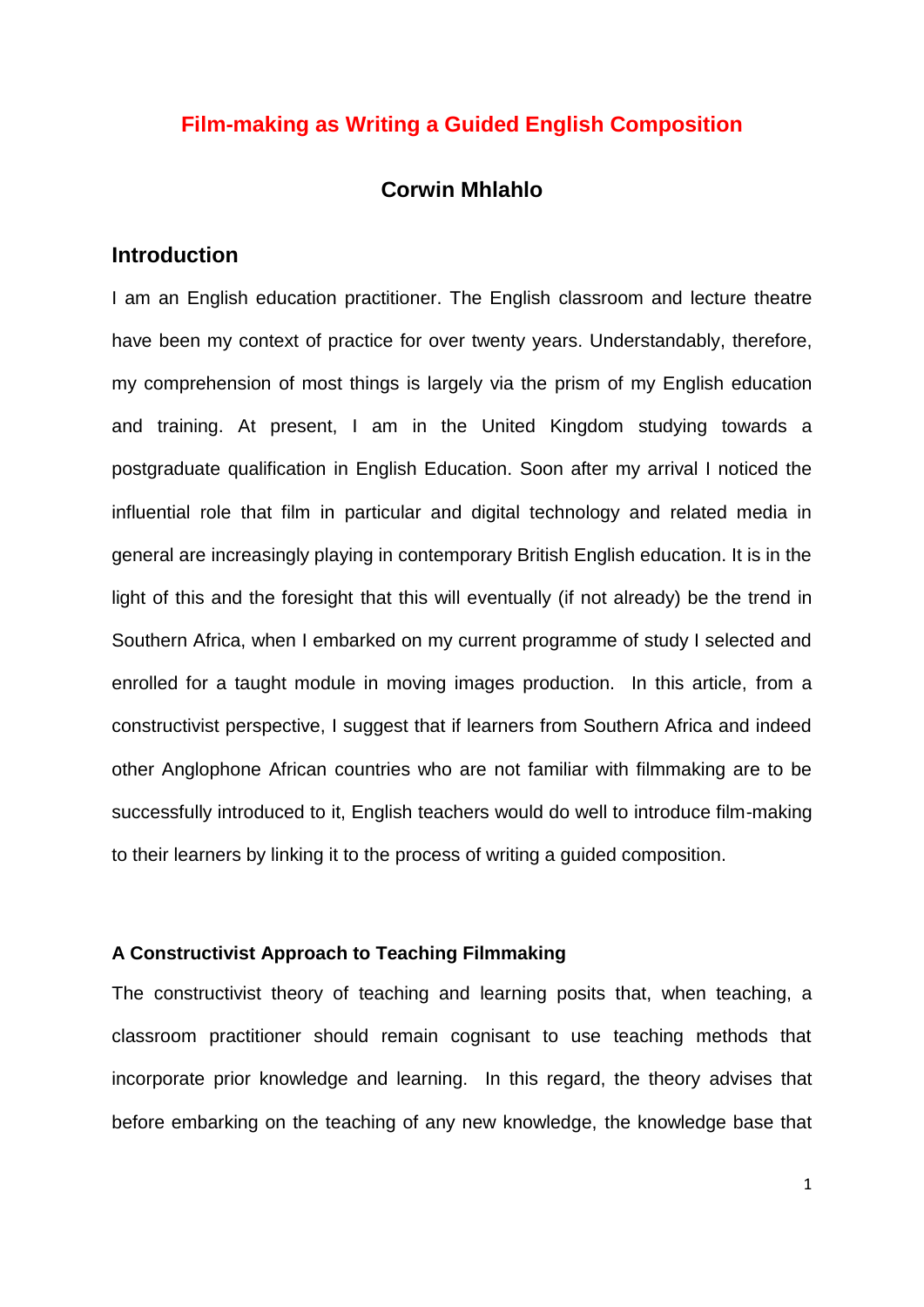learners already possess and bring with them into the classroom should be creatively drawn out, built upon and used to introduce them to the new knowledge they are about to acquire. This is vital if they are to arrive at the meaning of any new content presented to them.

At present, new advancements in digital technology and the resultant crossfertilisation of English and media studies continue to modernise the traditional English classroom as we have known it. For some learners in both developed and developing countries to whom technology in the English classroom generally and specifically filmmaking is a new phenomenon, there is therefore need for some kind of scaffolding if they are to better understand and indeed appreciate the evolution English education and the English classroom are undergoing. In what follows, I reflect on a filming task and group activities some of my classmates and I undertook last autumn at the British Film Institute (BFI) near Waterloo Bridge, London. As I do so, I revisit the task via the lens of my English education and training by juxtaposing film production to the process of writing a guided English composition as I have taught it in the English classroom. In the process, I highlight what I perceive as parallels and differences in the techniques/stages that are involved in both which might be helpful to learners who are neophytes to the filmmaking process.

### **Composition and Film: forms and types**

A composition, sometimes known as an essay, is defined by the *Cambridge Dictionary* as "a short piece of writing about a particular subject, done by a student" on paper. There are two main forms or categories of compositions. These are the free response and the guided. As the phrase "free response" suggests, this particular category of composition calls on the writer to creatively respond to a given topic. On

 $\overline{2}$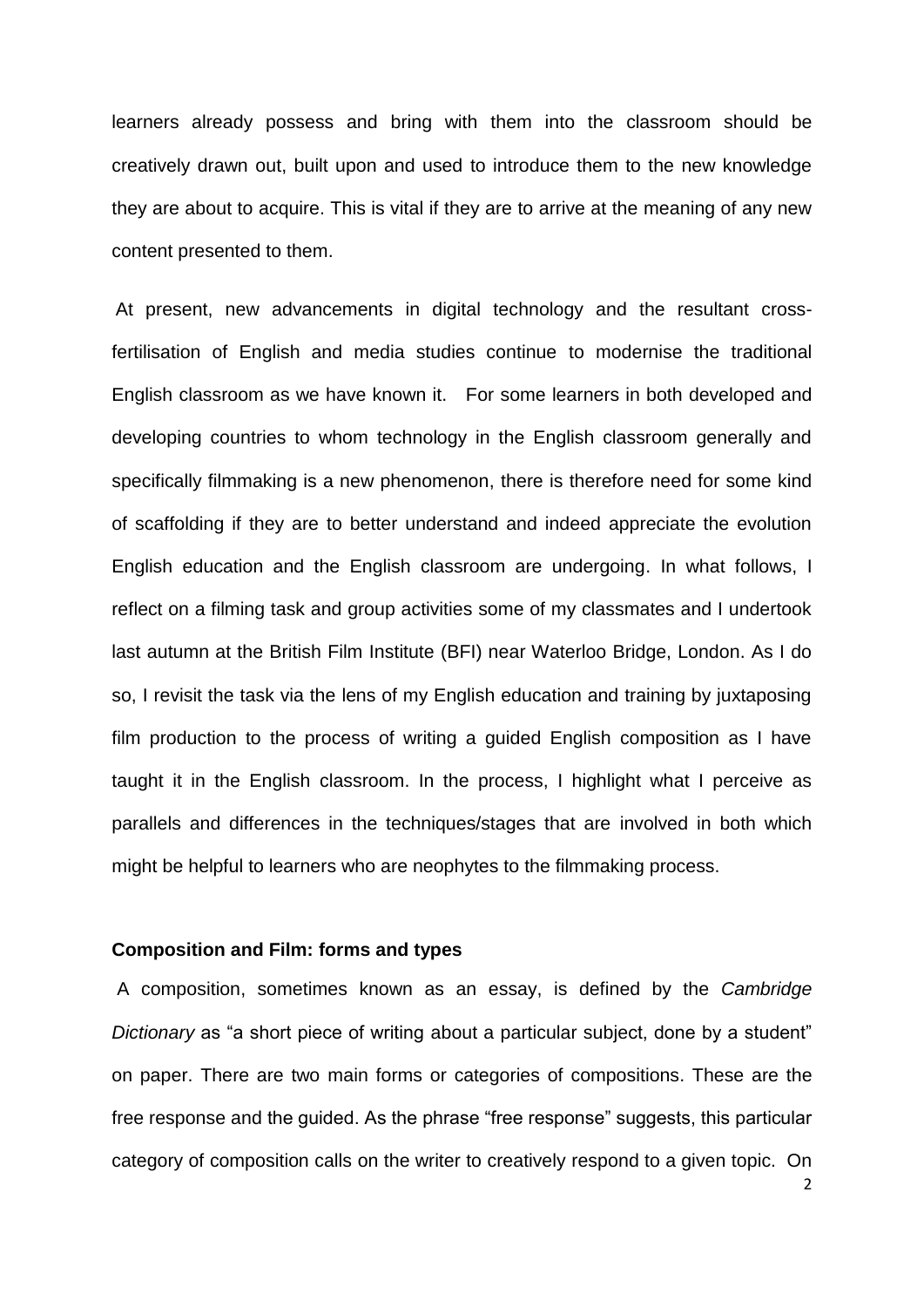the other hand, the guided form steadily directs the writer as to what to write. This guidance can be provided in the form of ordered or random notes and/or visual representations such as pictures, graphs, pie-charts and cartoons. Different types of compositions can be said to align themselves to either the free response or guided composition. Under the free response category are such composition types as the narrative (i.e. one requiring the writer to tell a story), the descriptive (i.e. calling for the writer to describe), the persuasive ((i.e. requiring the writer to persuade a reader to their point of view) and the argumentative (i.e. requiring the writer to weigh contending views and ultimately support one side). Falling under the guided composition are such writings that should, as I earlier mentioned, be based on a series of pictorial/visual representations and notes and arguably the expository or factual composition, which because it should be based on concrete, established facts, leaves little room for creativity on the writer's part. Most common, however, are the guided composition.

## **Film: forms and types**

A film (at times called a movie) is also defined by the *Cambridge Dictionary* as "a series of moving of pictures usually shown in a cinema or on television and often telling a story". Akin to compositions, films also take different forms and types. According to the elementsofcinema.com site, there are three such film forms. The first of these is interestingly the narrative form that "tells stories" and "often presents facts in a chronological order". The second is the documentary form that "exposes reality" and is "a collection of scenes and moments assembled in a non-linear fashion." Last is the experimental form. As hinted, this form "experiments on the medium" of film by "trying something new, different". Within these film forms are film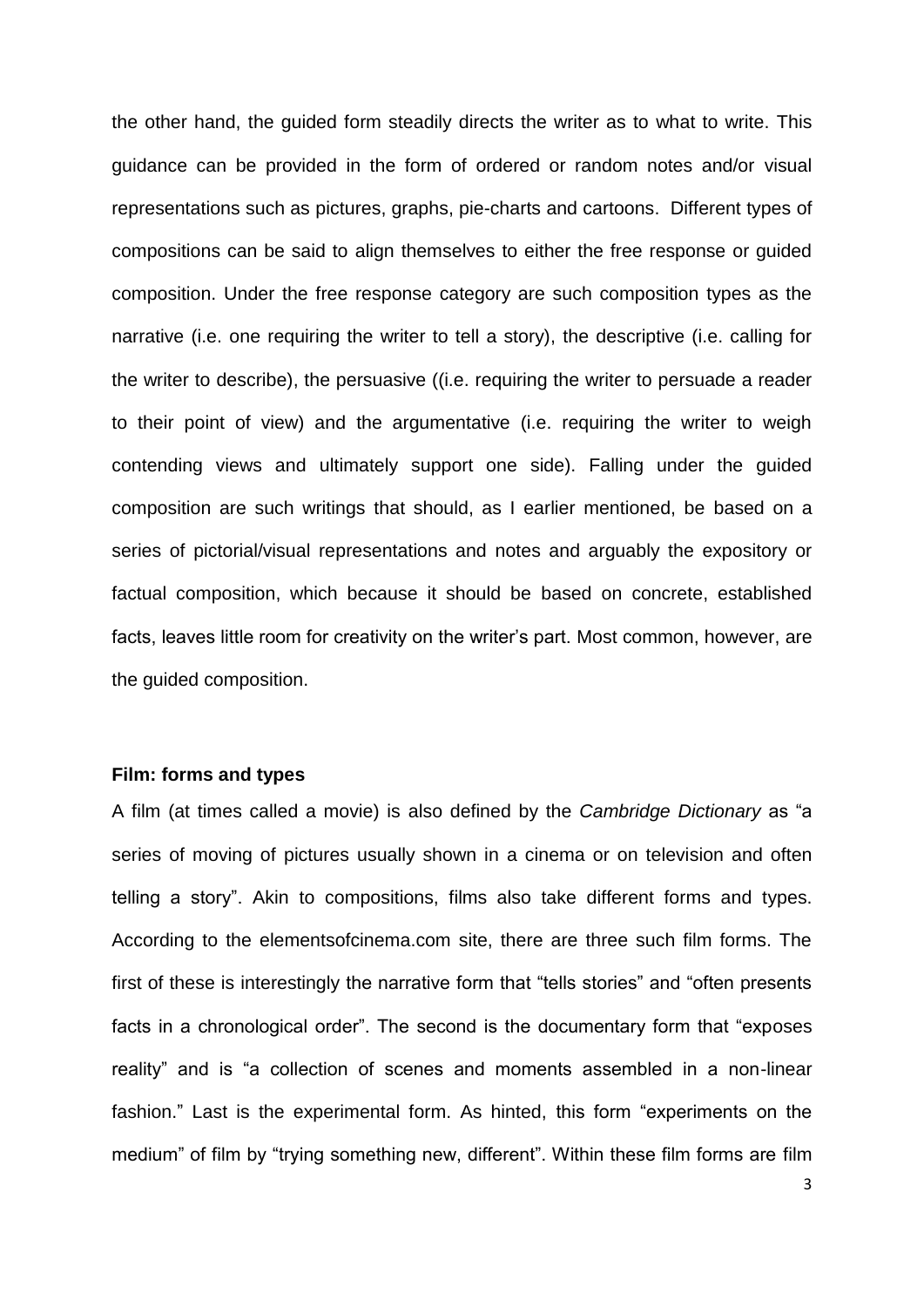types. The Macmillan dictionary.com outlines and describes some of these as: animation or cartoon, biopic ("a film based on the events of someone's life"), a pornographic film or "blue movie" ("that shows people having sex"), a "buddy movie" ("a film that is mainly about the relationship between two people"), a docudrama ("a film based on events that really happened"). Others that students might be familiar with are: a feature film ("a film of standard length"), a filmstrip ("a short film that gives information rather than one that tells a story"), a horror film (one that is "intended to frighten people: - often "one about murders, frightening creatures, or evil people"). It is contrasted by romance, dramas as well as western films ("about the Western United States in the 1800s usually with cowboys") More recently, just as compositions often appeal to the five senses, the advent of 3D and 4D movies has gone a step further by presenting cinema audiences "with additional in-theatre physical interactions". Such interactive films give audiences "an added element of interactivity" that essays can only try to.

### **Composition writing and film: Groupwork**

A composition is often the product of an individual creatively or academically responding to a topic or subject. Innovative teachers such as myself have at times, however, controversially assigned composition writing tasks to groups of students. This is especially since for some teachers, such an approach is just a way of avoiding marking too many exercise books. While for others, the argument they have at times put forward is that no matter how advantageous group guided compositions might be it is unlikely that every learners' point of view will be accommodated. However, while some teachers might perceive assigning something demanding individual creativity as composition writing to a group of students as a counterparts'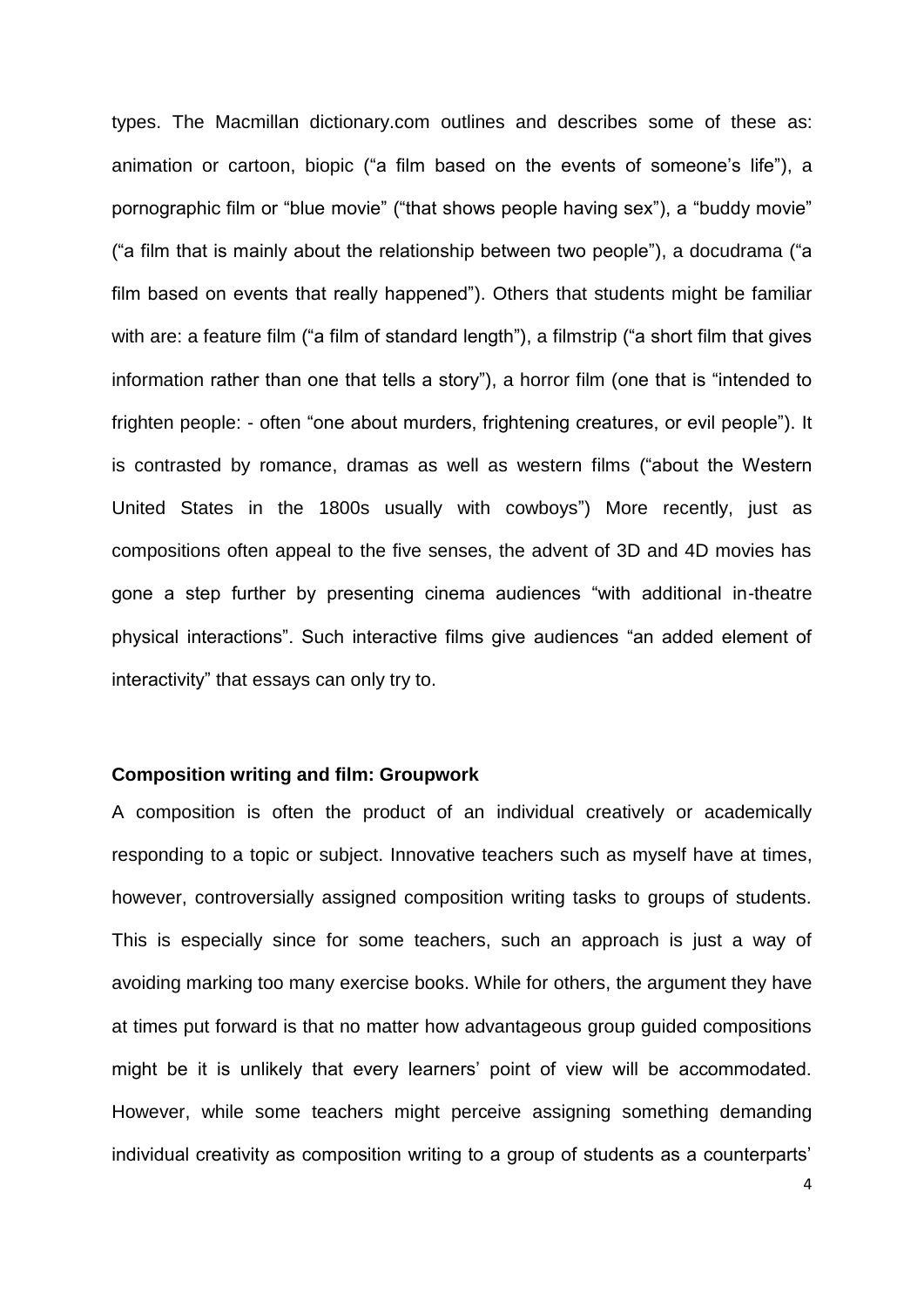way of shirking loads of marking, in my opinion this is not so at all. It is instead my view that a guided group composition as a method of teaching composition has both its advantages and disadvantages. In the classroom context, group composition writing can occasionally be deployed not only to encourage collaborative learning but also to inculcate a spirit of teamwork and creativity.

The nature of media production makes groupwork particularly helpful. This is especially when one considers that filmmaking is in itself heavily reliant on collaborative creativity and teamwork. It is perhaps for this reason that, prior to our arrival at what was to be our "studio and its various sets", the BFI Southbank and its environs, we had been put into groups. Each group's brief or guide was to "produce a short film which features an [planned/chance/accidental] encounter between two people." In the same vein, a guided composition or essay can also be seen as a creative writing brief in which learners, either individually or as a group, are presented with diagrams, pictures or notes to guide and assist them with their writing. Notably, therefore, both film-making and composition writing have and rely on specific subject matter, themes or primary ideas which assist to develop and tell some kind of story.

In both filmmaking and composition writing the understanding is that filmmakers and learners should use the brief or guidance provided to assist them to brainstorm and eventually expand the ideas into either a film or composition. It is perhaps for this reason, that Dskystra and Paulston, writing as early as 1967, report how the guide composition as an "approach is being applied to materials for grade 2 up through college composition". (p.1967:137) This is particularly as the method is invaluable to helping learners brainstorm for ideas. Businessballs.com highlights how: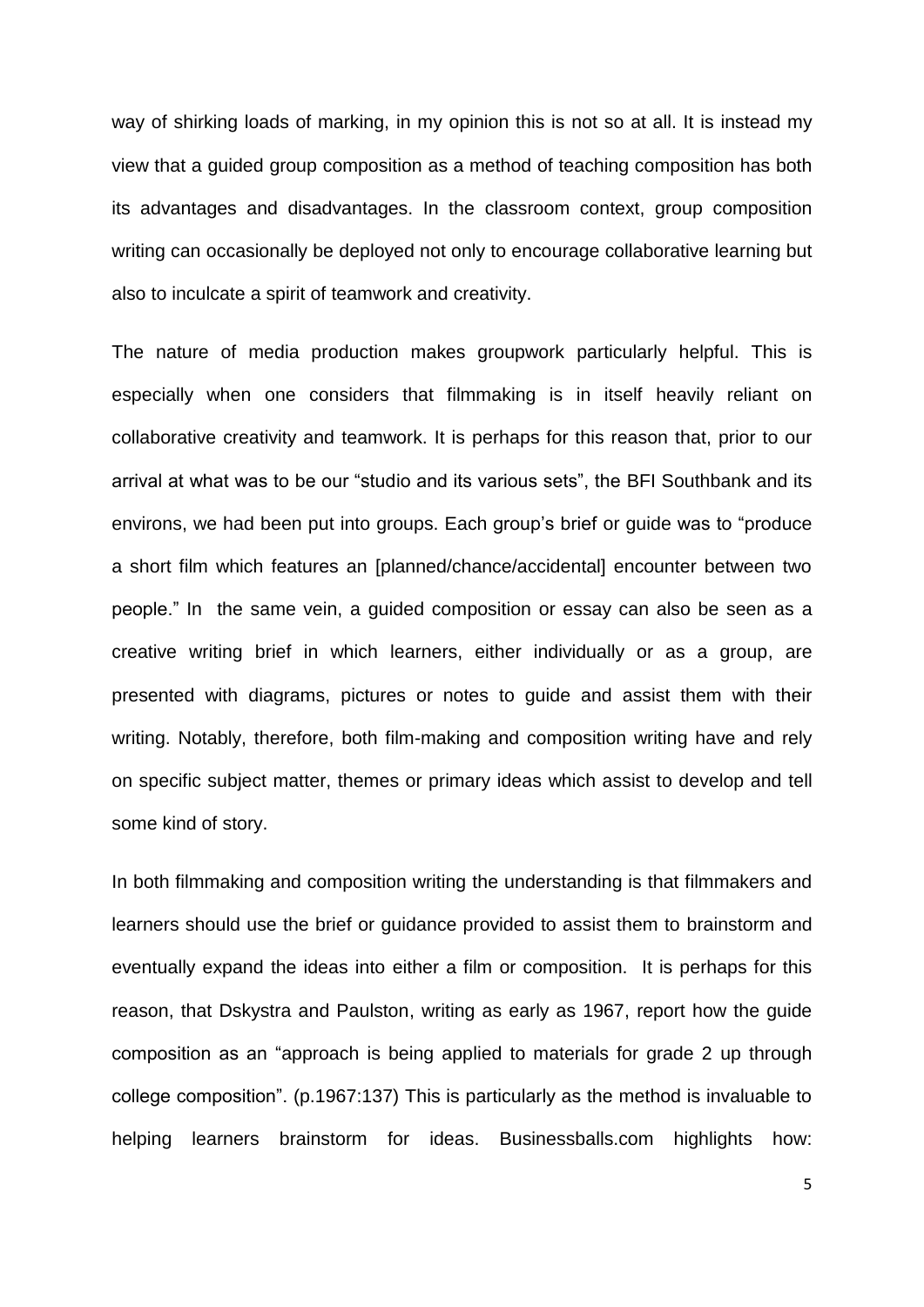"Brainstorming with a group of people is a powerful technique. [This is especially as it] creates new ideas, solves problems, motivates and develops teams." Akin to the brainstorming guidance that a guided composition's notes, diagrams and/or pictures give, the brief that our group received equally did the same.

In filmmaking, as in guided composition writing, at the briefing stage, both filmmakers and learners have some flexibility to expand on guidance or the guide material given. However, totally deviating from what has been initially provided is unacceptable. Looking back at the film practical we undertook, as our group read and re-read the brief, comparable to a group of excited learners working on a group guided composition, we soon found ourselves brainstorming for ideas and jotting them down.

## **Ordering/Sequencing vis-à-vis Scripting, Storyboarding and "Shot listing"**

In the English classroom, once learners have been provided with notes and/or pictures and successfully brainstormed, their next task is to order or sequence the clustered brainstormed ideas in the direction they would like the essay/composition to develop. Similarly for us, therefore, having brainstormed, it was time to script as well as compile the storyboard and shot list our portmanteau of ideas into the shots vital for our short film to take shape.

Although today the word 'scripting' once located in filmmaking has become quite ubiquitous and is now also found in computer programming and gaming to mean other things, in film production it refers to the writing down of some of the ideas and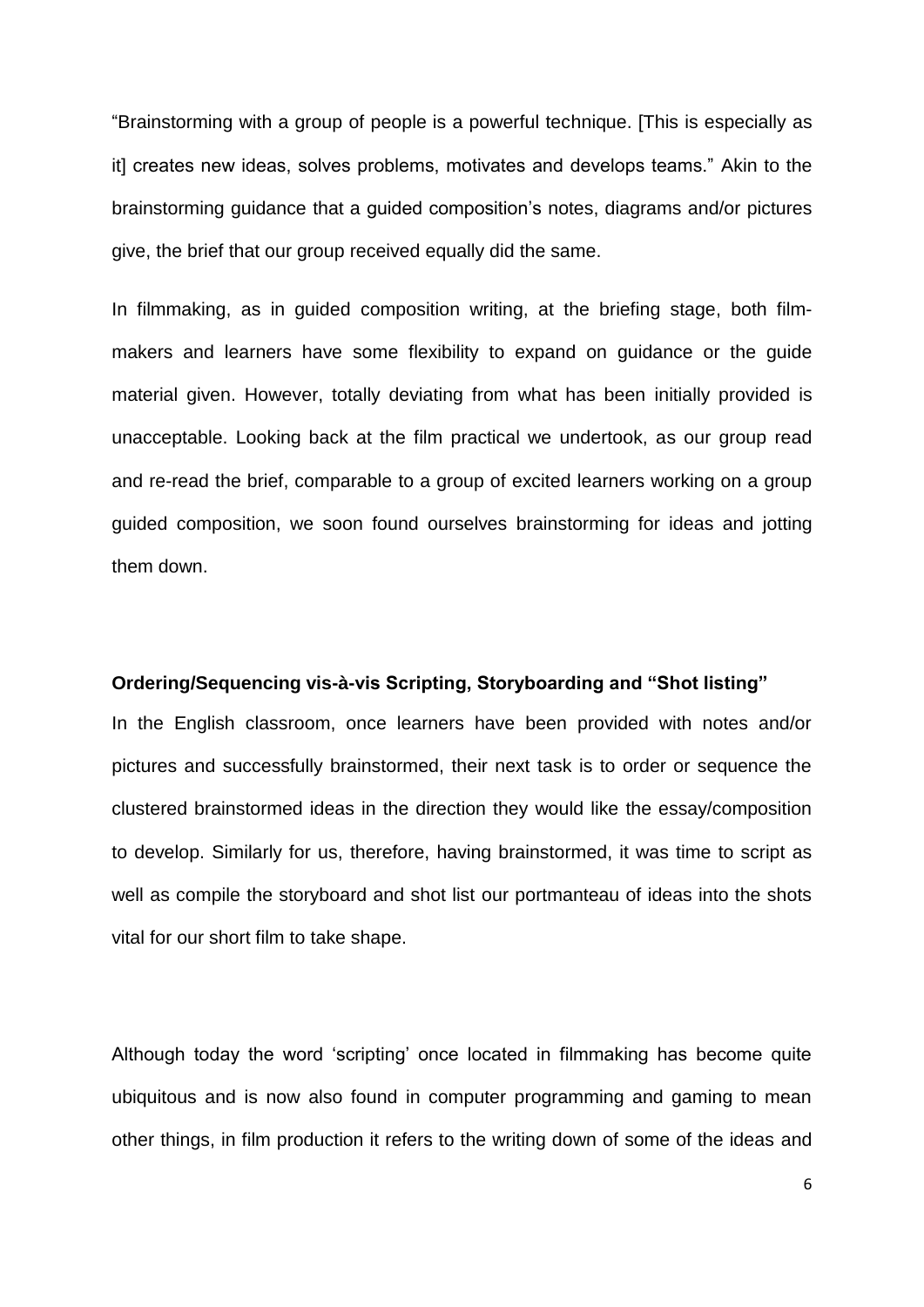dialogue to be included in the film. On the other hand, as both storyboarding and shot listing suggest, the former refers to visually organising ideas for a story to be filmed on a board, while shot listing entails outlining the central shots to be included during the actual filming of the story. Reminiscent of a group of learners who have sequenced their ideas in the direction they would like their composition to progress, we too soon also had a "script", storyboard and shot list for our pending video shoot. Thus analogous to Burn and Durran's students: "The activity [became] familiar through text sequencing tasks in English lessons" (2006, p.277) especially that called by the English guided composition.

## **Drafting/ "fleshing out" vis-à-vis Shooting and Collecting shots**

In guided composition writing, successful brainstorming and sequencing of ideas often leads to expanding and developing the sequenced framework into a draft essay. This stage in the process requires that students engage in what I would like to call "fleshing out". That is, learners have to further develop the sequenced ideas into fully fledged meaningful draft paragraphs. For some able students, the sequenced ideas are enough guidance for them to embark on writing a meaningful fully fledged final draft. For the less able, a first, and at times a second draft, is necessary. However, no matter how many times learners might compile their drafts, as they expand their ordered notes into a draft, the intangible images in their minds are externalised via the tools of writing, the page and words to appeal to their readers' senses.

In comparable fashion, once our rudimentary storyboard had been compiled, we set to "write" our sequenced plan into life by filming it into existence. As such, no sooner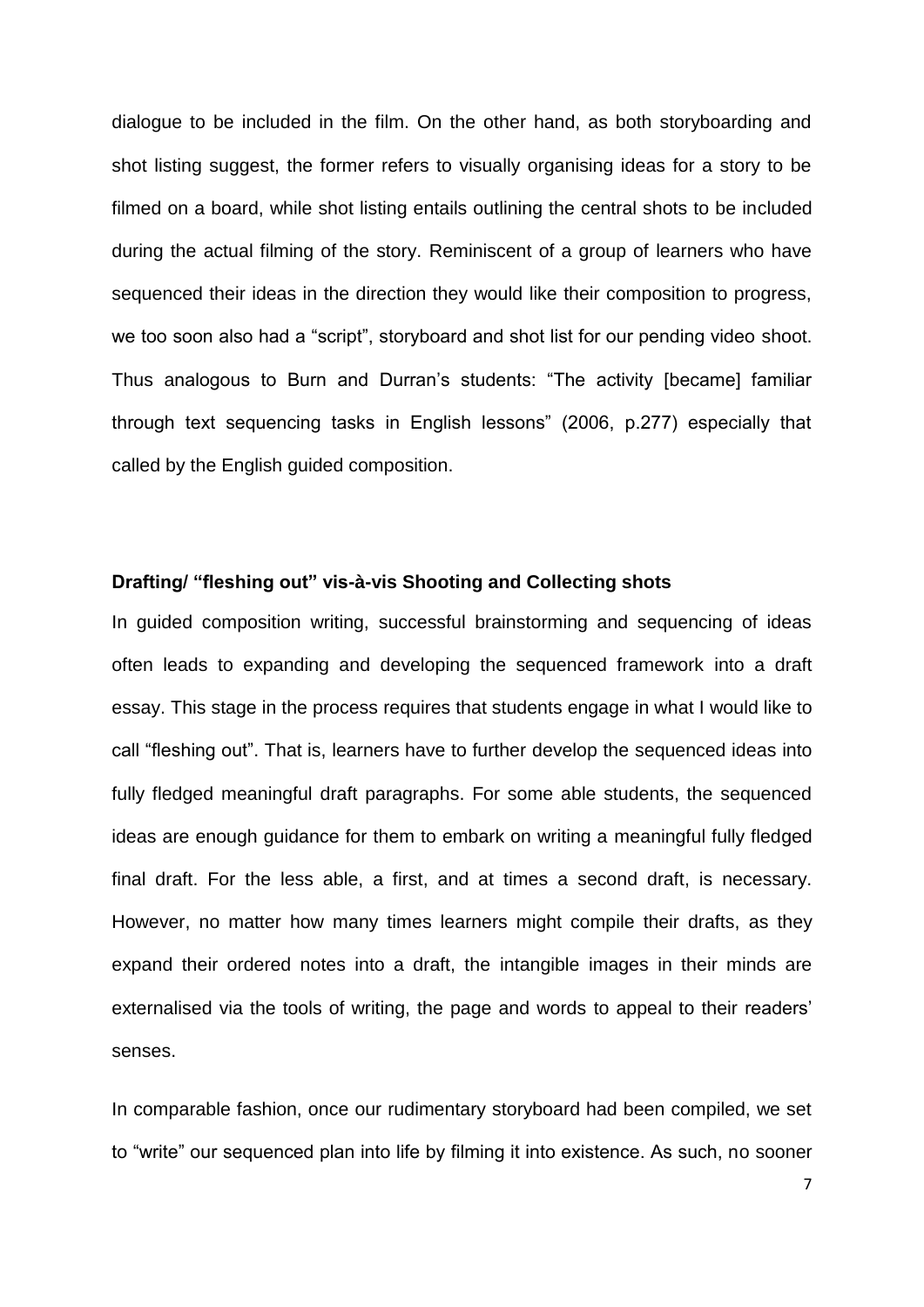had our group begun implementing our storyboard and shot list of planned shots, than it became apparent that film "creates" by means of a camera, digital Polaroid and sound equipment. Indeed it is at this point when like pen and paper, digital media assists in "extracting and concretising" what ordinarily a would have remained a part of the learner or film-maker's mind's eye and makes it real. However, as with guided composition writers' drafts, this too required that we engage in filming our scripted and storyboarded ideas into various shoots that could eventually be edited into a film.

Fursteneau and MacKenzie (2009) highlight how "various technological and software innovations in moving picture production and editing have over the years not only increased the scope of editing interfaces, they have virtually tamed [….] an entire apparatus for the production, editing and exhibition of moving imagery." (2009, p.2) For instance, close up to extreme close shots of the actor's facial expressions were taken to clearly show the varying emotions on her face. Thus, as filming progressed not only did my digital cultural experience increase, so too did my grasp of technological innovations and the effect of style in guided composition writing. Further evidence of the resemblance between the guided composition and filmmaking was to come during post-production.

# **Post-production: Guided composition vis-à-vis Film Editing**

Interestingly, both guided composition and filmmaking have a post-production phase. Although some secondary school learners may disagree with me, a good English composition must undergo three drafts. In guided and free composition writing, editing is essentially correcting, revising or amending what has been written. At this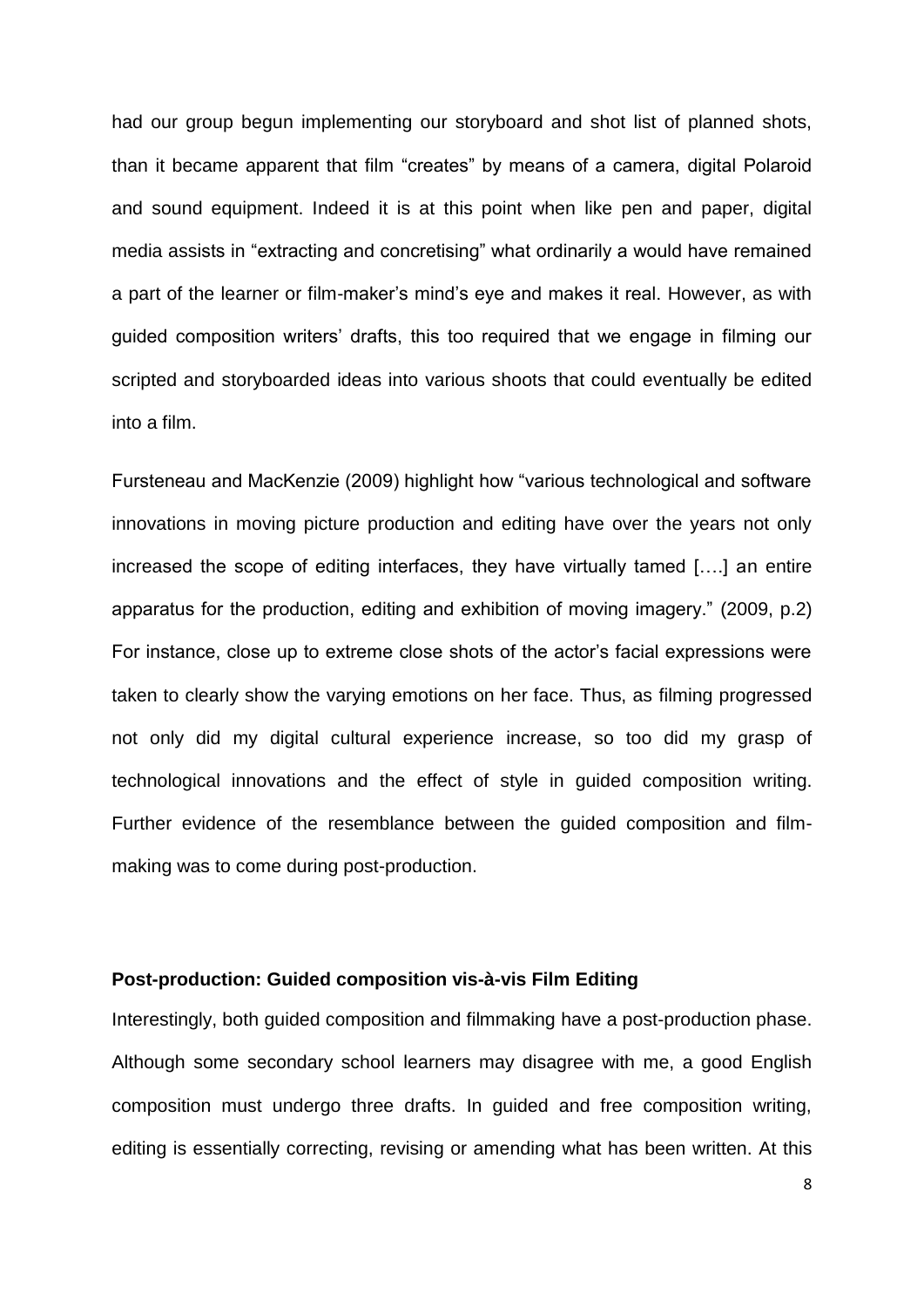point in their writing, learners still have the option to re-sequence what they would have initially written by adding and/or removing – editing what had been written in earlier drafts. However, in light of the fact that filmmaking is relatively more recent than writing, editing arguably has its origins in the English classroom. It is perhaps because of such echoes between the two, that West and Dickey (1990:10) note how "aspects of Media Education and Drama […] are [now] undertaken by the English department".

Comparably, while in writing, editing refers to different versions of the essay. In film, I have learnt this is a compilation of various shots that can also undergo more than one edit. Film editing has been defined differently by many (cf. Branston and Stafford, 2003; Philips, 2000; Hayward and Turner, 1993). To Bordwell and Thompson (2001:np) "Editing may be thought of as the co-ordination of one shot with the next." To Hayward (2000:np), it is "literally how shots are put together". Therefore, in perhaps another case of film imitating the English essay, after our group's filming, it was finally time to edit - arguably in more or less the same way as it is also done in the English classroom.

In the English classroom it is usually the responsibility of each learner to draft, write, edit and submit the final version of her/his essay. Although in film-making it is quite possible for an individual to sequence film clips and edit them, this is however not always the case. The endeavour is instead often a team effort from beginning to end. In the spirit of teamwork, everyone in the group literally has a "hand" in the editing though, because of exposure and experience editing with MacPro, some did more than others. Very much like when a learner is writing a guided composition, this task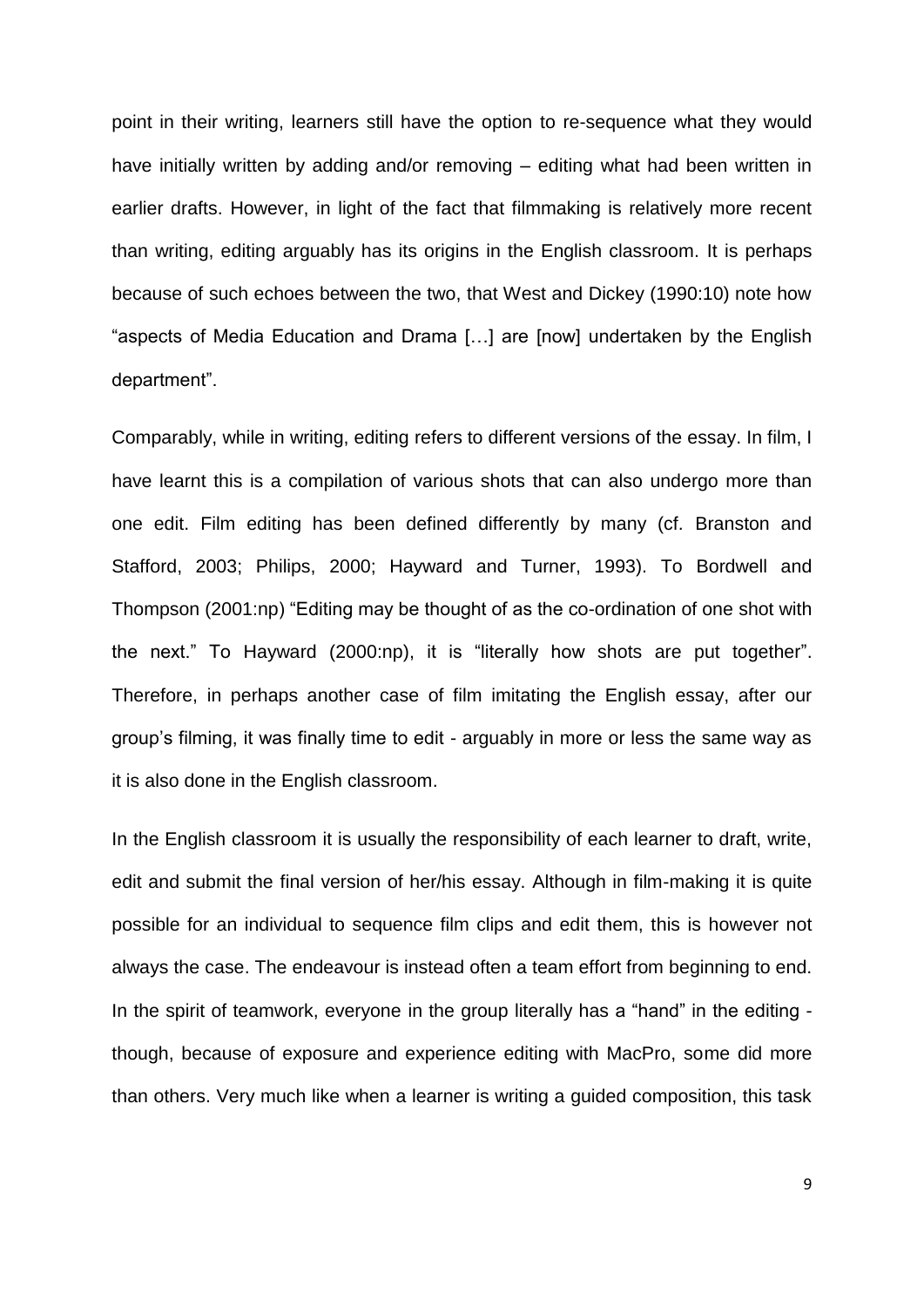not just guided creativity, it also sought to draw creativity out by constructing and innovating on what had been provided.

Since we had filmed without sound equipment, to assist with this, available were such resources as Incompetech.com. This is a website from where film-makers are at liberty to obtain copyright free soundtracks. Thus in the absence of diegetic sound, incompetech.com enabled us t for instance to edit in extra-diegetic sound effects in the form of our "main character's footsteps" as she walked along the Queen's walk. Once this and other sound effects had been added in, I realised that as in a guided composition, it was time to "proofread" our film, as it were.

### **Proofreading vis-à-vis Compiling, Saving and Private Review**

One of my often unheeded advice in the English classroom has been that once a piece of writing is complete, it should be proofread. In an English composition, this would entail reading though and tweaking a piece of writing before its submission for assessment and evaluation. The same pertains to film editing. As such, before saving our film, we added the title and credits. Indeed, the resonances between writing and film-making are uncanny. More so when one considers that as in any form of composition writing, a film is equally "submitted" for assessment and evaluation -what the industry calls "premiering".

## **Submission vis-à-vis Premiering**

They say ,"The proof of the pudding is in the eating." In the English classroom, once a learner(s) has(ve) completed proofreading a writing task, it can finally be submitted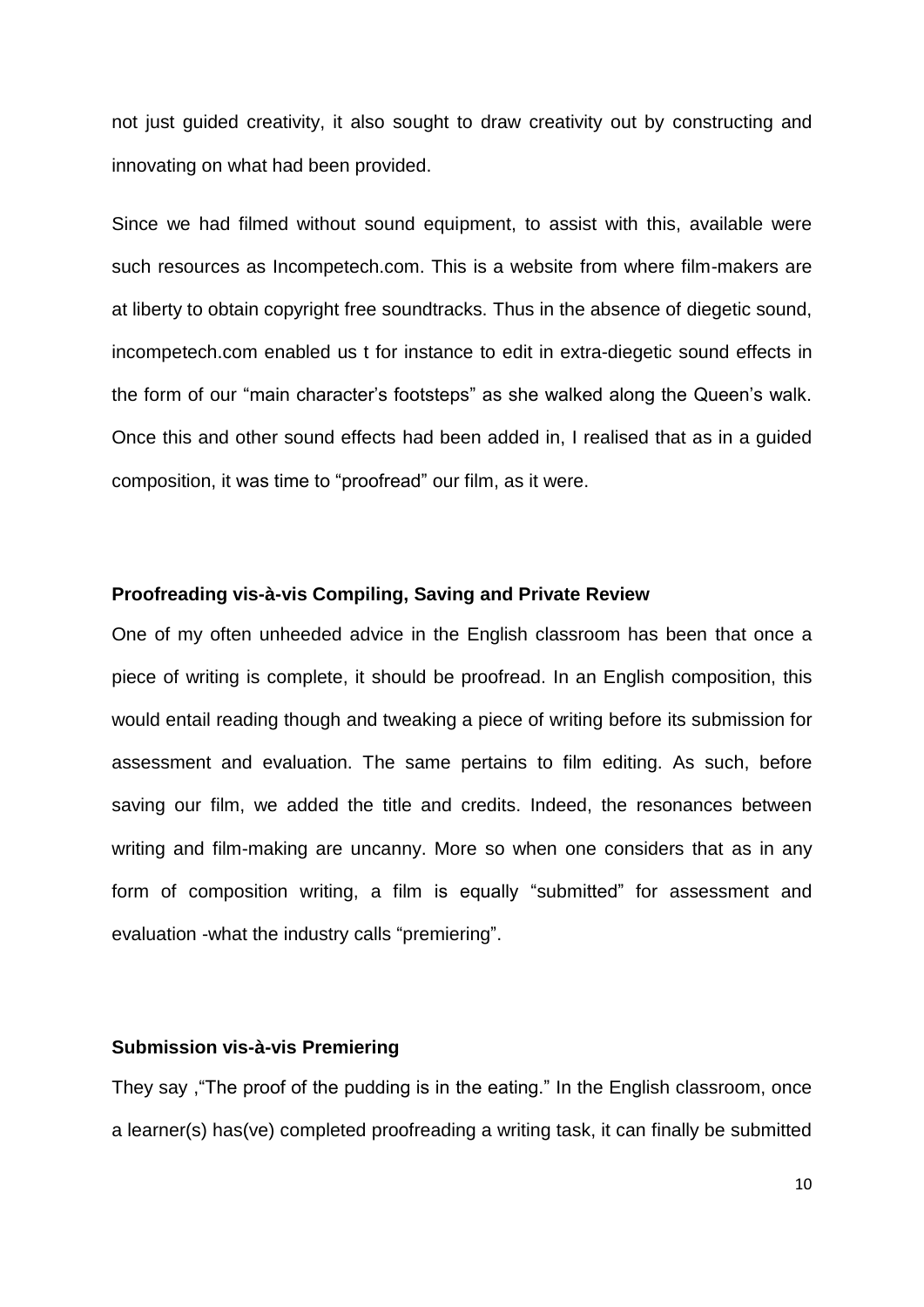for marking and grading by the teacher. Equally, in film-making, once editing is complete and the film has been saved as a final production, it too is submitted to "the teacher". In the case of a film, however, it is shown or in film production jargon, premiered, to the public and film critics for viewing and review as to merits and demerits. In this regard, once our film *Awkward* had been edited and saved as a complete and final product, we too submitted it for premier and scrutiny by a group of our peers and educators, *cum* critics. Interestingly, just as when a student has his/her work assessed by a teacher do the strengths and weaknesses of their writing become apparent, watching our short film through the eyes of others helped us critique our production.

### **Conclusion:**

For learners, and I sure for us all, a seamless transition from the familiar to the new is always better managed and appreciated than one that is totally disjointed or fractured. In this essay, I have suggested and tried to demonstrate that the teaching of filmmaking is best introduced through the prism of guided essay writing. I trust it has provided a footing on which fellow English practitioners faced with the prospect of teaching filmmaking in the English classroom can employ to scaffold their English learners understanding of film-making in the English classroom.

#### *Bio*

Corwin L. Mhlahlo is a graduate student of English Education at the Institute of Education (IOE) of the University College London (UCL). His current academic and research interests include, but are not limited to, contemporary issues in English education (especially Methods of teaching English) moving image production;